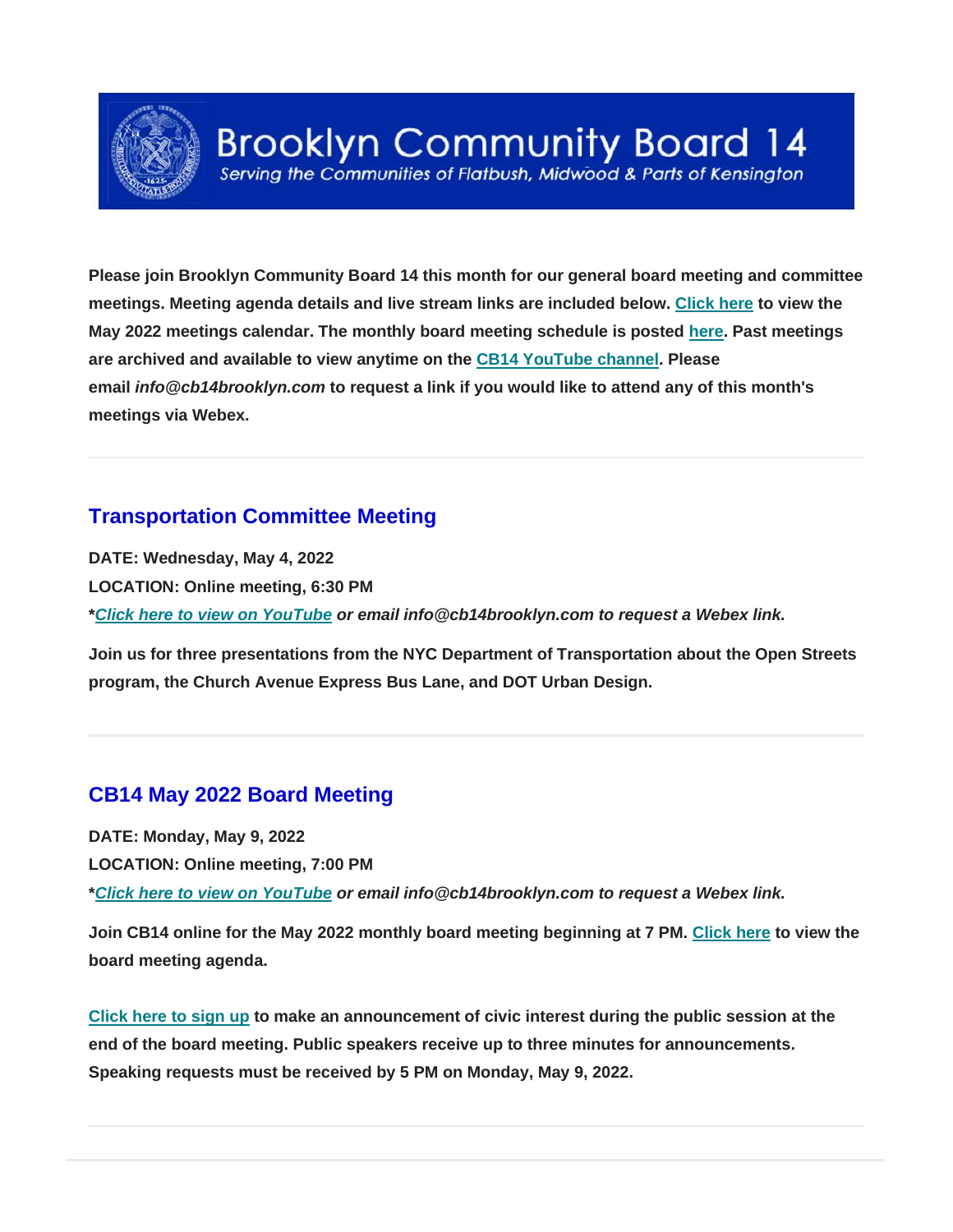## **Community Environment, Cultural Affairs & Economic Development Committee Meeting**

**DATE: Monday, May 16, 2022, 6:30 PM LOCATION: Online via WebEx & YouTube Live \****[Click here to view on YouTube](https://youtu.be/psZcAzPtqwk) or email info@cb14brooklyn.com to request a Webex link.*

**Join committee members for a presentation about the Commercial District Needs Analysis (CDNA) of Flatbush commercial corridors from the Flatbush-Nostrand Junction BID and a presentation on the Cortelyou Road Merchants Association (CORMA) & the Flatbush Development Corporation (FDC).**

## **CB14 Community Safety Committee Meeting**

**DATE: Wednesday, May 24, 2022, 6:30 PM LOCATION: Online via WebEx & YouTube Live \****[Click here to view on YouTube](https://www.youtube.com/watch?v=e2t8OWfT93A) or email info@cb14brooklyn.com to request a Webex link.*

**Join committee members to for a report from the NYPD 70th Precinct Commanding Officer.**



#### **Opportunities for Youth!**

**Brooklyn Community Board 14 is hosting our 15th Annual Youth Conference at the LeFrak Center at Lakeside in Prospect Park on Wednesday, April 27th from 4-7 PM. Young people and their families are invited to attend this free event to find great opportunities for this summer & beyond. Sign up today at [www.cb14youthconference.nyc.](https://www.cb14youthconference.nyc/)**



**NYC's Summer Youth Employment Program (SYEP) registration deadline has been extended to May 6th! Youth ages 14-24 can sign up for a chance at a paid summer job. Teens ages 14-15 participate in paid project-based activities & youth ages 16-24 explore career pathways through paid summer jobs in a variety of industries throughout NYC.** 

**[www1.nyc.gov/site/dycd/services/jobs-internships/about-syep.page](https://www1.nyc.gov/site/dycd/services/jobs-internships/about-syep.page)**